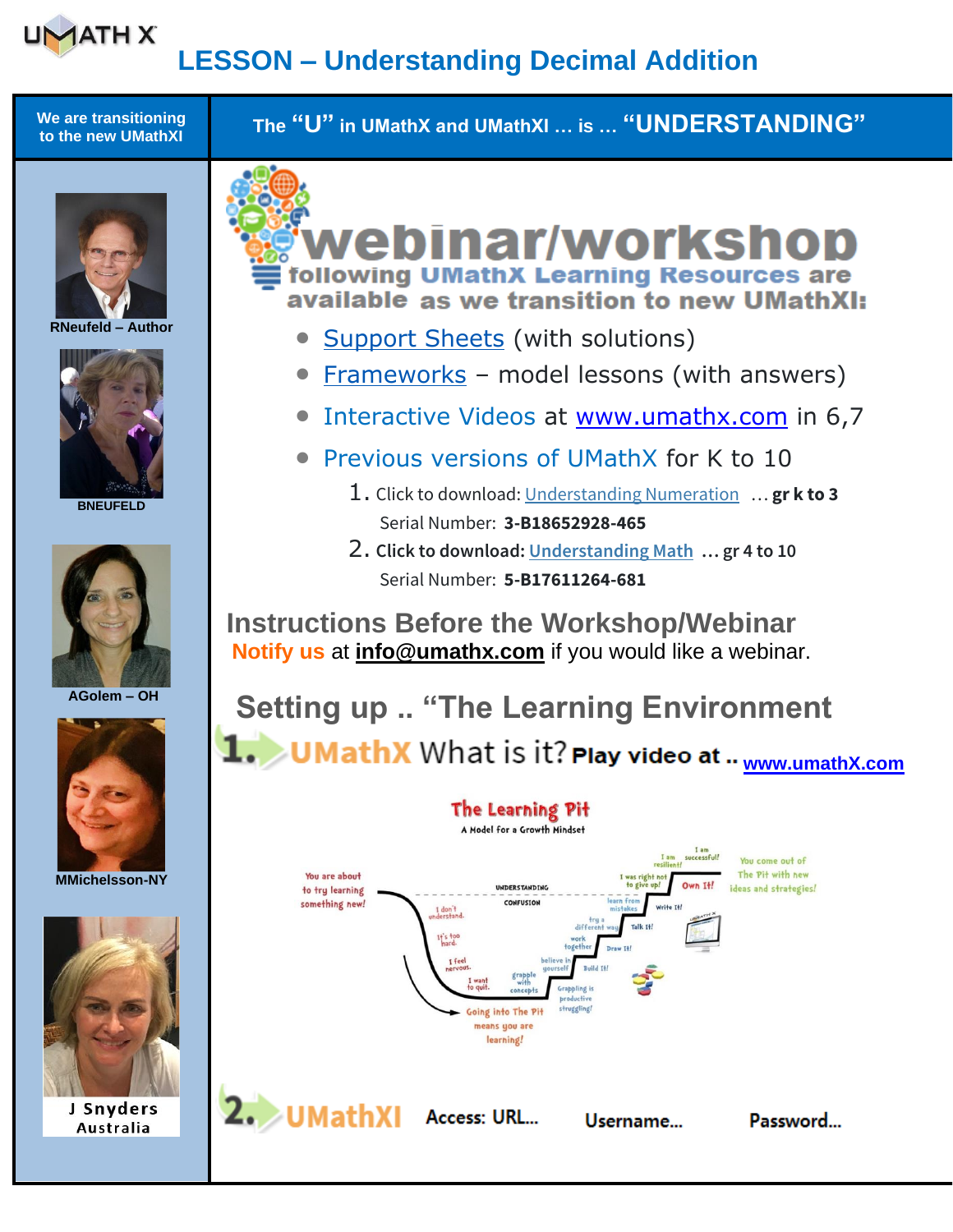#### **Getting Started with the Framework .. Decimal Addition .. Right to Left**

Jack and Jim were a team in a bass fishing tournament. To win a prize they needed to catch 2 bass which weighed more than 4 kilograms in total. Jack caught a bass that weighed 2.26 kilograms and Jim caught one that weighed 1.17 kilograms. Will Jack and Jim win a prize?

Think about a strategy that does not require a pencil. Discuss this with your partner.

I think they [will] / [will not] (circle one of them) win a prize because

Now use base 10 blocks to represent the above information. Complete the information below. Shade in the number representation.

|  | <b>Ones   Tenths   Hundredths</b> |
|--|-----------------------------------|
|  |                                   |

\_\_\_\_\_\_\_\_\_\_\_\_\_\_\_\_\_\_\_\_\_\_\_\_\_\_\_

|  | Ones   Tenths   Hundredths |
|--|----------------------------|
|  |                            |

My answer for the total weight is  $\Box$ 

**If UMATH XI is available to you, from within the <b>Content Menu** follow the path:

**Fractions > Addition & Subtraction of Decimals > Adding Decimals > Method 3 > Right to Left**

**Complete** the notes below as you work through **Example 1 – With Grids**

Work through the example on the computer. As you come to each of the screen shots shown below, stop your work at the computer and fill in the missing information on the drawings on this sheet. Check your drawing to see if you agree with what is on the computer screen..

**IF UMathXI is not yet available** to you, then work with a partner to pick a weight and show it in the diagram below. Also use base 10 blocks. Talk about the picture. Do you agree?

| Ones           | <b>Tenths</b> | <b>Hundredths</b> |
|----------------|---------------|-------------------|
| $\overline{2}$ |               | 6                 |
|                |               |                   |
|                |               |                   |
|                |               |                   |



| <del></del><br>T | 11111111 |
|------------------|----------|
|                  |          |
|                  |          |
|                  |          |